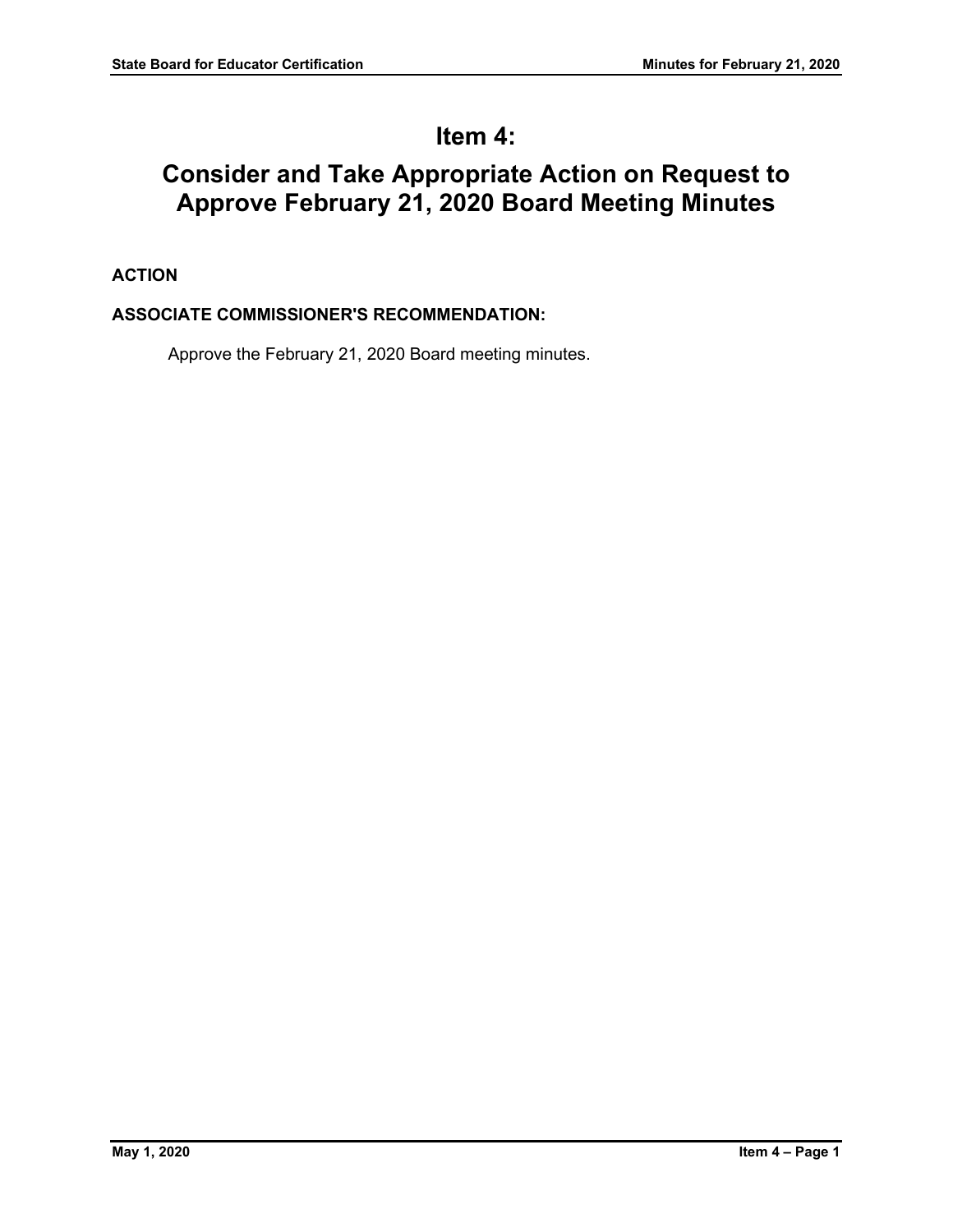# **STATE BOARD FOR EDUCATOR CERTIFICATION MEETING AGENDA**

# **FEBRUARY 21, 2020 AT 8:30 AM 1701 N. CONGRESS AVE. ROOM 1-104**

**The Board will meet in open session and after determining the presence of a quorum, deliberate and possibly take formal action, including emergency action, on any of the following agenda items:**

# **Pledge of Allegiance**

# **1. Call to Order**

The State Board for Educator Certification (SBEC) convened its meeting at 8:30 AM on Friday, February 21, 2020, in Room 1-104 of the William B. Travis Building, 1701 N. Congress Avenue in Austin, Texas.

Present: Ms. Laurie Bricker, Ms. Rohanna Brooks-Sykes, Dr. Arturo Cavazos, Mr. Tommy Coleman, Dr. John Kelly, Dr. Andrew Lofters, Ms. Shareefah Mason, Ms. Kelvey Oeser, and Mr. Jose Rodriguez.

Absent: Ms. Jill Druesedow, Dr. Edward Hill, Ms. Courtney MacDonald, Ms. Sandie Mullins, Dr. Laurie Turner, and Mr. Carlos Villagrana.

# **2. Associate Commissioner's Comments Regarding the SBEC Agenda**

Associate Commissioner Ryan Franklin welcomed the Board. Mr. Franklin introduced Jessica McLoughlin as the new director of educator standards and testing. He recognized Ms. McLoughlin's familiarity with the Board's work, particularly related to Principal as Instructional Leader, Early Childhood–3, and Science of Teaching Reading certification examination development.

# **3. Public Comment**

*The Board shall allocate up to thirty (30) minutes at the beginning of each regularly scheduled meeting of the full Board for public comment on non-agenda and consent agenda items. In accordance with SBEC Board Operating Policies and Procedures, late registration for providing oral or written comment will be accepted up to 30 minutes prior to the beginning of the Board meeting.*

Public Comment was provided by: Scott Fikes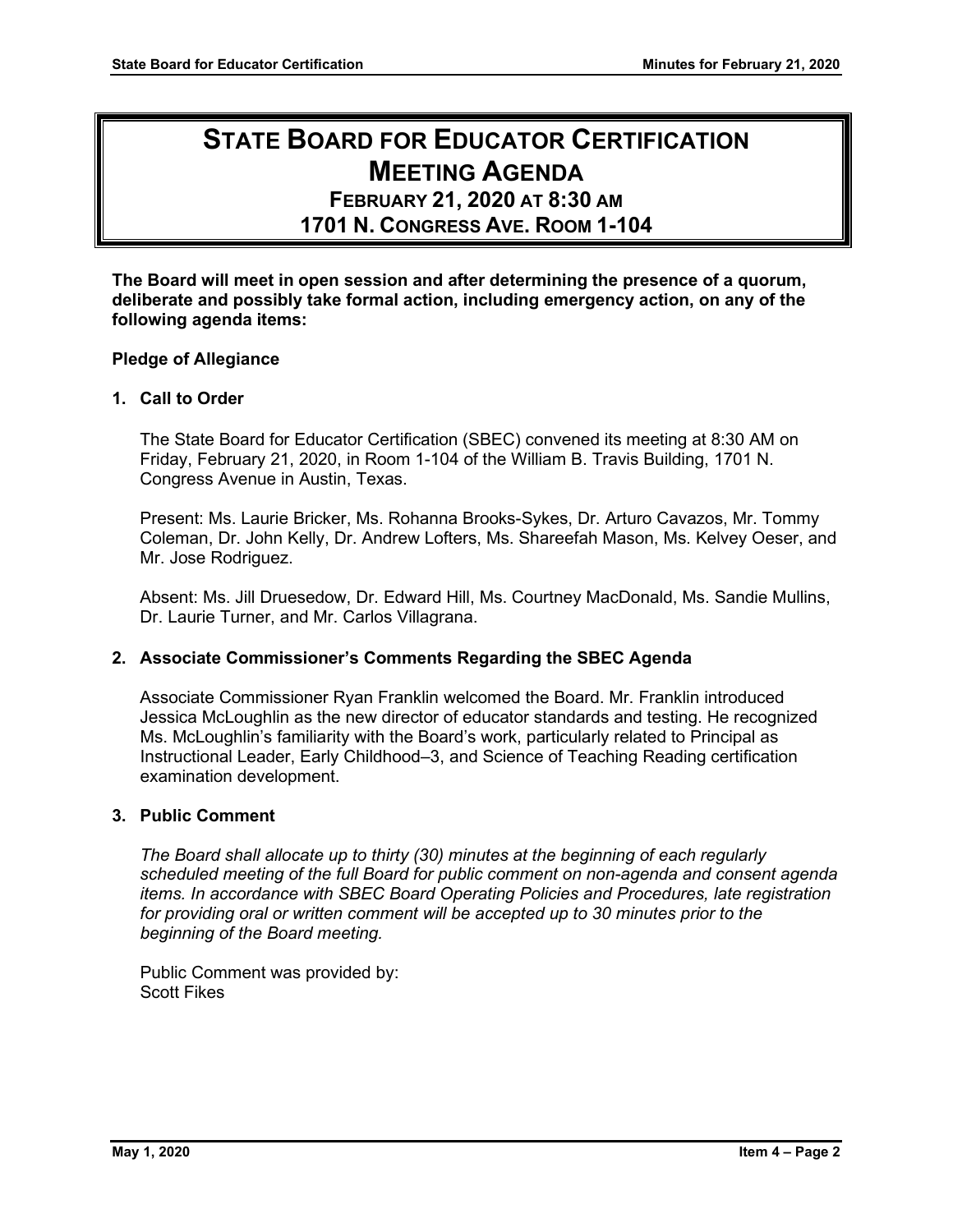# **CONSENT AGENDA**

## **4. Consider and Take Appropriate Action on Request to Approve December 6, 2019 Board Meeting Minutes**

The December 6, 2019 meeting minutes were approved.

# **DISCUSSION AND ACTION**

**5. Consider and Take Appropriate Action on Adoption of Proposed Amendments to 19 TAC Chapter 230, Professional Educator Preparation and Certification, Subchapter C, Assessment of Educators, Subchapter D, Types and Classes of Certificates, Subchapter E, Educational Aide Certificate, and Subchapter G, Certificate Issuance Procedures**

Ms. McLoughlin presented this item to the Board. Ms. McLoughlin summarized the key amendments to the rule that the Board proposed in December 2019. Ms. McLoughlin then walked the Board through adjustments made to the rule since proposal. Ms. McLoughlin explained that based on stakeholder feedback and ongoing TEA staff discussion, adjustments were made to Figure 230.21(e). Ms. McLoughlin directed their attention to their orange folder, which included substitute language. Ms. McLoughlin walked the Board through six key changes to Figure 230.21(e), in which language was reverted. Ms. McLoughlin explained that language was reverted for four of the certification fields to accommodate the development of certificate names for those certification fields impacted by the science of teaching reading exam requirement. Ms. McLoughlin then stepped aside for public comment.

Mr. Fikes provided comments regarding the content certification exams, TxPACT. Ms. McLoughlin shared that the TxPACT exams are intended for admission and the TExES content pedagogy exams are intended to measure a candidate's knowledge of the student standards and pedagogy as a certification exam. Ms. McLoughlin then highlighted comments in support of the Educational Aide credential and the reduction in time between examination windows from 45 to 30 days. She also highlighted comments indicating concerns related to hiring flexibility with the adoption of the Early Childhood: EC–Grade 3 certification exam. She clarified that the Core Subjects: Early Childhood–Grade 6 certification exam continued to be offered to ensure flexibility.

Ms. Bricker asked Ms. McLoughlin to clarify her response related to the PACT exams. Mr. Franklin clarified that the new PACT tests are optional exams used for admission only, unless candidates have not met GPA or content hour requirements, that differ from the summative certification exams.

Public Comment was provided by: Scott Fikes

# **Motion and vote:**

*Motion was made by Ms. Bricker to adopt the review of Chapter 230. Second was made by Mr. Coleman, and the Board voted unanimously in favor of the motion.*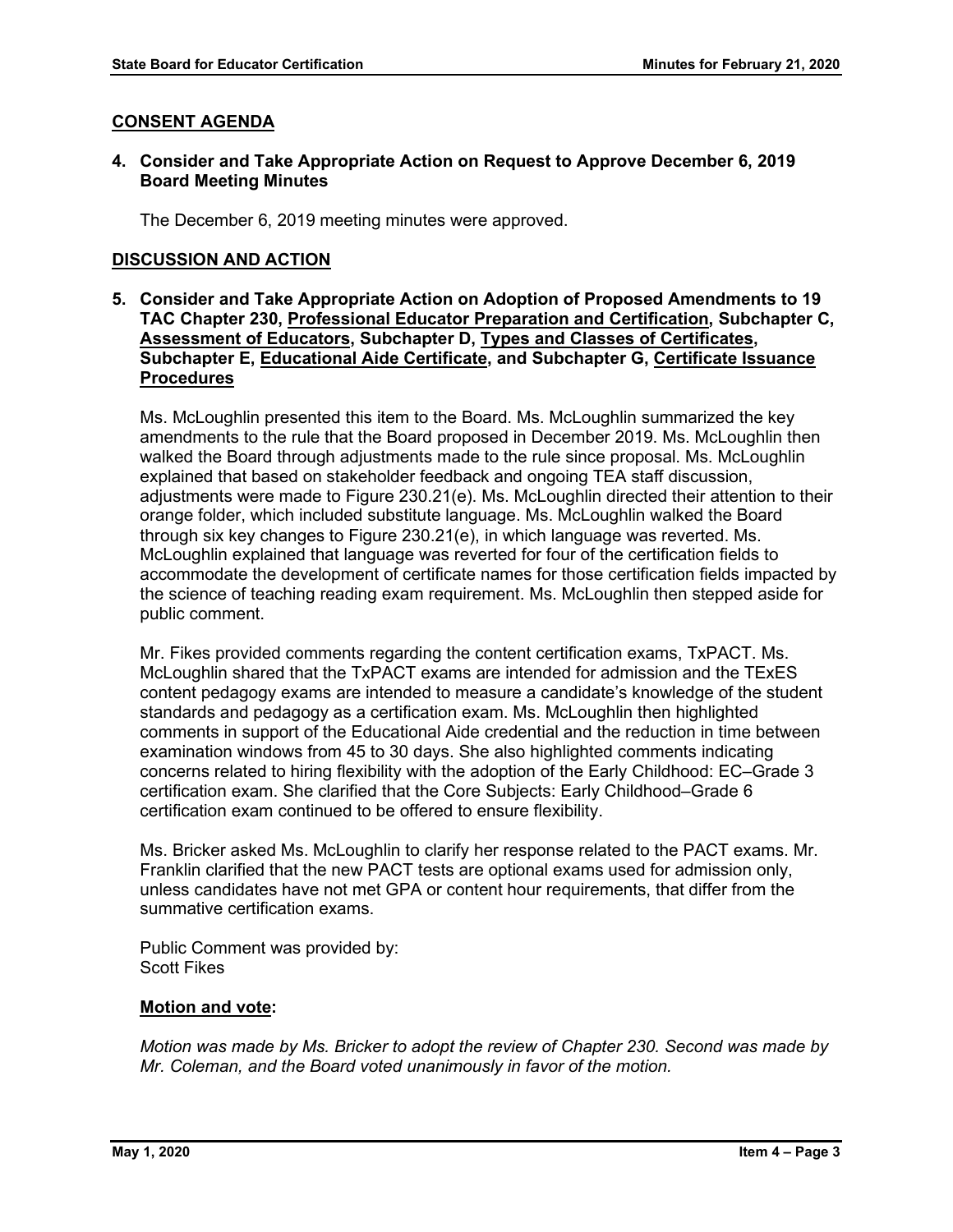# **6. Consider and Take Appropriate Action on Adoption of Review of 19 TAC Chapter 239, Student Services Certificates**

Ms. Cook presented this item to the Board. She asked for the Board's support in adopting the four-year rule review and provided a couple of clarifications on the standard practice of the four-year rule review. She shared the purpose of the review is to offer the public an opportunity to share their thoughts on whether there is purpose for the review to continue, and oftentimes the public takes the opportunity to also share recommendations for rule changes at future opportunities. Ms. Cook then directed the Board's attention to the purple folder that contained a summary of public comments. Ms. Cook shared that overall she is happy that everyone believes it is a good idea that we have these rules. She then highlighted comments from the School Counselor community to allow the current rules to remain in place. Ms. Cook explained there were a few comments from the School Librarian community to maintain high standards for that certification and to also consider some updates to the rules at a future opportunity. Ms. Cook shared a comment from the Reading Specialist community to add their standards into rule at a future rulemaking opportunity. She then highlighted comments regarding the Master Reading Teacher certificate and the fact that these certificate holders no longer have the option to renew their certificates to maintain employment.

Ms. Chevalier provided comments regarding the impact on master teacher certificate holders. Mr. Rodriguez asked questions about her testimony as relates to impact on master teacher certificate holders, the transition to legacy master teacher status, and options for employment once that certificate expires. Mr. Rodriguez then asked Mr. Franklin a follow-up question to further clarify what is happening. Mr. Franklin then explained the relationship of the master teacher certificate and its ability to be utilized with other classroom teacher certificate areas and afford flexibility in the subject and grade levels they can teach. Ms. Cook confirmed the accuracy of Mr. Franklin's response and also shared she would be happy to come back to the Board with options for consideration in May for their review and consideration. Dr. Kelly stated concerns about taking away certification from someone that earned it. Mr. Franklin then stated we received clarification on legislative intent during the course of the meeting. Dr. Cavazos expressed the need to bring back options for consideration within the scope of the Board's purview. Ms. Bricker asked a clarifying question regarding social workers and Ms. Cook confirmed that while there are no rules for this credential in Chapter 239, there is flexibility provided in Chapter 231 to allow districts to employ social workers that hold the appropriate credentials issued by their licensing board.

Public Comment was provided by: Andrea Chevalier

# **Motion and vote:**

*Motion was made by Ms. Brooks-Sykes to adopt the review of Chapter 239. Second was made by Mr. Rodriguez, and the Board voted unanimously in favor of the motion.*

## **7. Consider and Take Appropriate Action on Proposed Revisions to 19 TAC Chapter 232, General Certification Provisions**

Ms. Pogue and Mr. Rodriguez presented this item to the Board. Ms. Pogue explained the purpose of the proposal to provide major clean-up and reorganization of the chapter for clarity and to implement recent legislation as a result of the 86th Texas Legislative Session.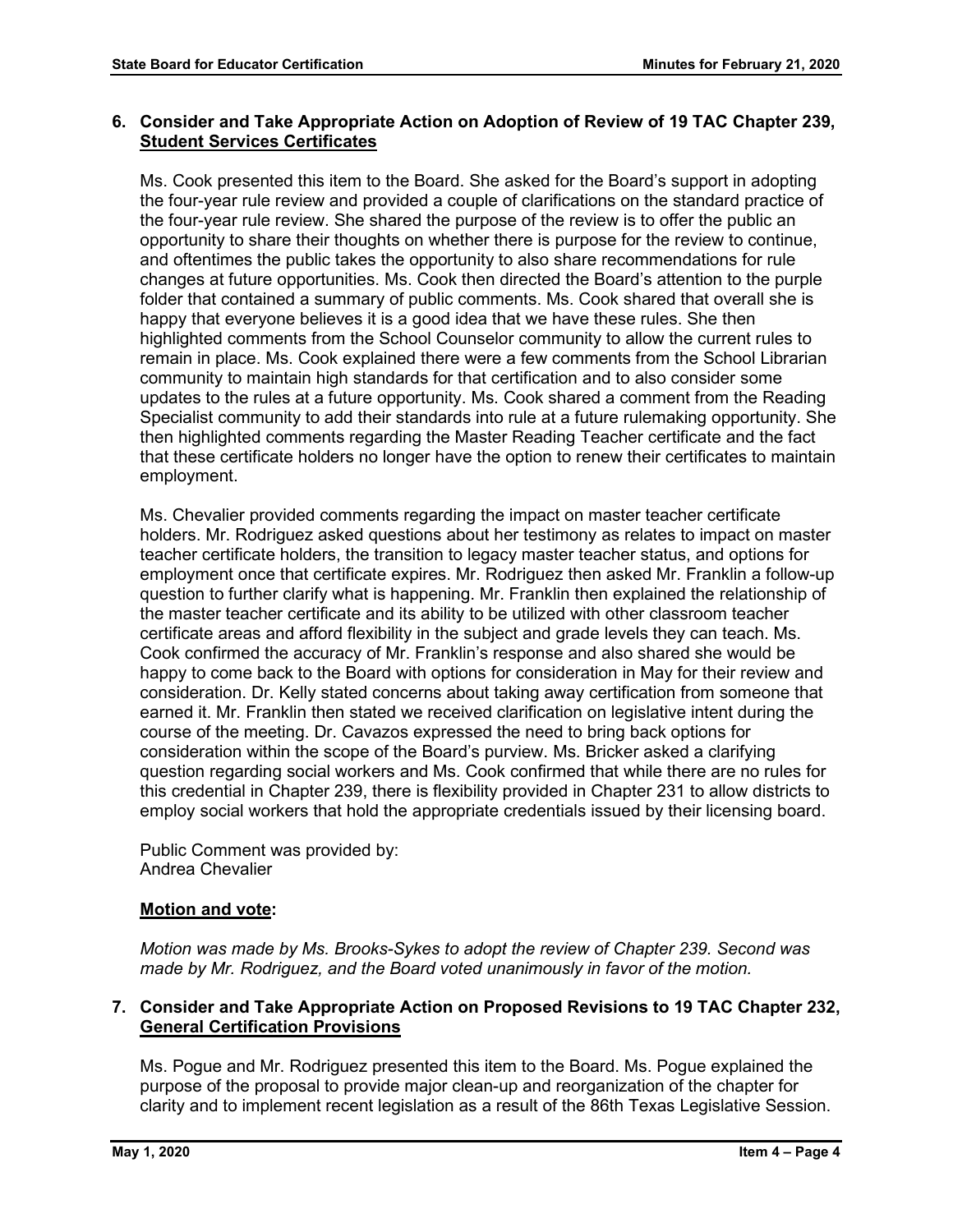She pointed out the process with timeline with internal/external stakeholders. She noted the legislative changes regarding continuing professional education requirements related to mental health and substance abuse for educators; sexual abuse, human trafficking, and other maltreatment of children for superintendents; and the prohibition of student loan default for certification renewal.

Mr. Rodriguez explained that the purpose of the proposal was to update the chapter to reflect changes in the fingerprinting workflow. Mr. Rodriguez categorized the updates as changes to technology and/or process. As background, he explained that TEA/SBEC uses the fingerprint vendor selected by the Texas Department of Public Safety. Therefore, as necessary, TEA/SBEC made enhancements to its IT systems when the fingerprint vendor rolled-out new technology requiring updates.

Public Comment was provided by: Julie Leahy

## **Motion and vote:**

*Motion was made by Ms. Brooks-Sykes to approve the proposed revisions of Chapter 232. Second was made by Ms. Bricker, and the Board voted unanimously in favor of the motion.*

## **8. Consider and Take Appropriate Action on Request to Approve 2018–2019 Accountability System for Educator Preparation Programs (ASEP) Accreditation Statuses**

Ms. Pogue and Dr. Olofson presented this item to the Board. Ms. Pogue explained the ASEP system and how accreditation statuses are determined. She noted the informal review process that occurred and pointed out the EPP statuses. She highlighted the EPPs that have failed the content exam standard for individual certification categories for two years. Dr. Lofters asked for clarification on the field observation standard. Ms. Pogue and Dr. Olofson explained the standard and relevant calculations.

Public Comment was provided by: Scott Fikes

# **Motion and vote:**

*Motion was made by Ms. Bricker to approve the 2018–2019 Accountability System for Educator Preparation Programs accreditation statuses and related sanctions as presented. Second was made by Mr. Coleman, and the Board voted unanimously in favor of the motion. Updated motion was made by Ms. Brooks-Sykes to amend the 2018–2019 Accountability System for Educator Preparation Programs accreditation status and related sanctions as presented. Second was made by Dr. Kelly, and the Board voted unanimously in favor of the motion.*

## **9. Consider and Take Appropriate Action on Request to Approve 2018–2019 Educator Preparation Program (EPP) Commendations**

Dr. Olofson presented this item to the Board. He explained the EPP commendation system. Mr. Coleman commented in support of the EPP commendation system and asked about the genesis of the system. Dr. Olofson noted that the SBEC, particularly Ms. Bricker, provided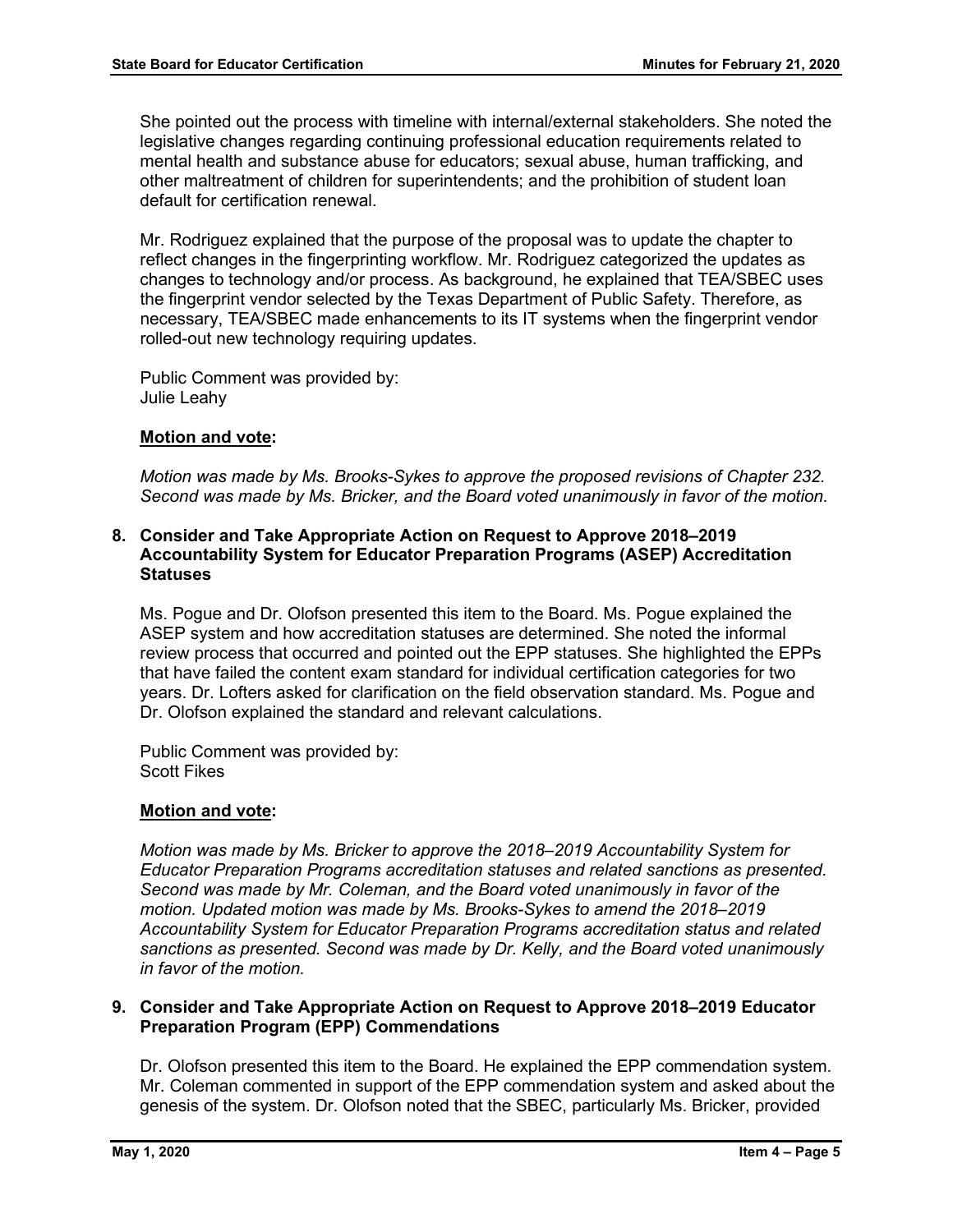leadership for a commendation system. Dr. Kelly and Ms. Bricker also voiced their support for the commendation system.

## **Motion and vote:**

*Motion was made by Dr. Kelly to approve the 2018–2019 Educator Preparation Program Commendations as presented. Second was made by Ms. Bricker and the Board voted unanimously in favor of the motion. Updated motion was made by Ms. Bricker to amend the 2018–2019 EPP commendations to reflect the recommended commendations as presented. Second was made by Dr. Kelly, and the Board voted unanimously in favor of the motion.*

## **10. Consider and Take Appropriate Action on Establishing a Board Committee to Review and Recommend Educator Preparation Programs for SBEC Commendations**

Dr. Olofson presented this item to the Board. He explained that the EPP commendation system category for innovative educator preparation allows for EPP application and SBEC review. Dr. Cavazos established the committee and Mr. Rodriguez, Dr. Kelly, Ms. Bricker, Ms. Mason volunteered for the committee, and appointed Mr. Rodriguez to chair the committee.

## **11. Consider and Take Appropriate Action on Agreed Order to Close Intern Teacher ACP Alternative Certification Program**

Dr. Jones presented this item to the Board. He summarized the recent history of the program including the compliance plan that came as a result of a Board order from 2017 and a scheduled onsite visit for the fall of 2019 to verify compliance with the conditions of the order. He also explained that in November of 2019 the program indicated they would voluntarily close due to the upcoming retirement of the owner and chose to waive the onsite review. The agreed order was drawn up and signed by the program on January 29, 2020. He indicated this was a small program that offers the EC–6 Core Subjects, bilingual supplemental, supplemental certifications and that TEA staff are ready to begin assisting the program to contact candidates in preparation for closure.

Dr. Lofters asked for clarification on how a program can receive commendations in an earlier item be recommended for closure in a later item. Dr. Jones used the illustration of two sides of the same coin to explain that the commendations were one side of the coin and represented the ASEP and Board-approved indicator performance for the 2018–2019 year, whereas the other side of the coin was the compliance side that comes from onsite and desk reviews. He explained that the program had a Board order from 2017 with items that had not been corrected from the program's last onsite visit in 2016.

## **Motion and vote:**

*Motion was made by Mr. Coleman to approve the agreed order to close Intern Teacher ACP Alternative Certification Preparation Program as presented. Second was made by Dr. Kelley, and the Board voted unanimously in favor of the motion.*

# **12. Revisions to the Board Operating Policies and Procedures (BOPP)**

Ms. Pogue presented this item to the Board. Ms. Pogue reminded the Board that there was a request by an individual Board member to formalize the informal policy of the non-voting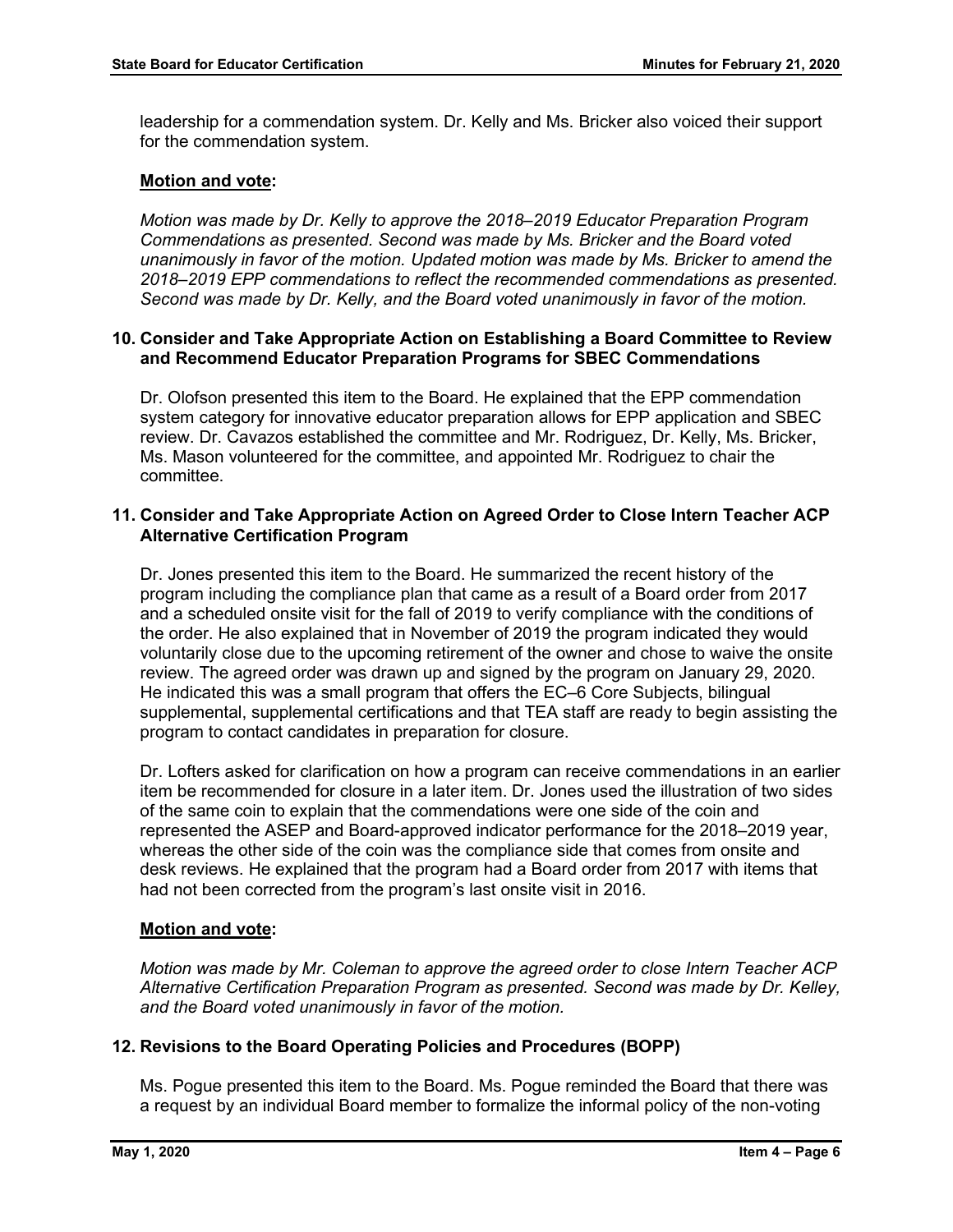SBEC members in the Board Operating Policies and Procedures (BOPP). She clarified that the revisions to the BOPP reflected the informal Board policy and included the provisions that non-voting members will not make or second motions or serve as SBEC officers.

#### **Motion and vote:**

*Motion was made by Ms. Bricker to approve the revisions to the BOPP as presented. Second was made by Ms. Brooks-Sykes, and the Board voted unanimously in favor of the motion.*

#### **DISCIPLINARY CASES**

**13. Pending or Contemplated Litigation, including Disciplinary Cases**

#### **A. Defaults**

## **No Answer Defaults**

1. In the Matter of Javad Ameri Sianaki; Action to be taken: Consideration of Issuance of Default Judgment

Staff recommendation: 1-year suspension

3. In the Matter of Kenneth A. Bauer; Action to be taken: Consideration of Issuance of Default Judgment

Staff recommendation: 1-year suspension

4. In the Matter of Sean Evans Berry; Action to be taken: Consideration of Issuance of Default Judgment

Staff recommendation: 1-year suspension

5. In the Matter of Albert W. Brown; Action to be taken: Consideration of Issuance of Default Judgment

Staff recommendation: 1-year suspension

6. In the Matter of Lisa T. Brown; Action to be taken: Consideration of Issuance of Default **Judgment** 

Staff recommendation: 1-year suspension

7. In the Matter of Eason Christian Campbell; Action to be taken: Consideration of Issuance of Default Judgment

Staff recommendation: 1-year suspension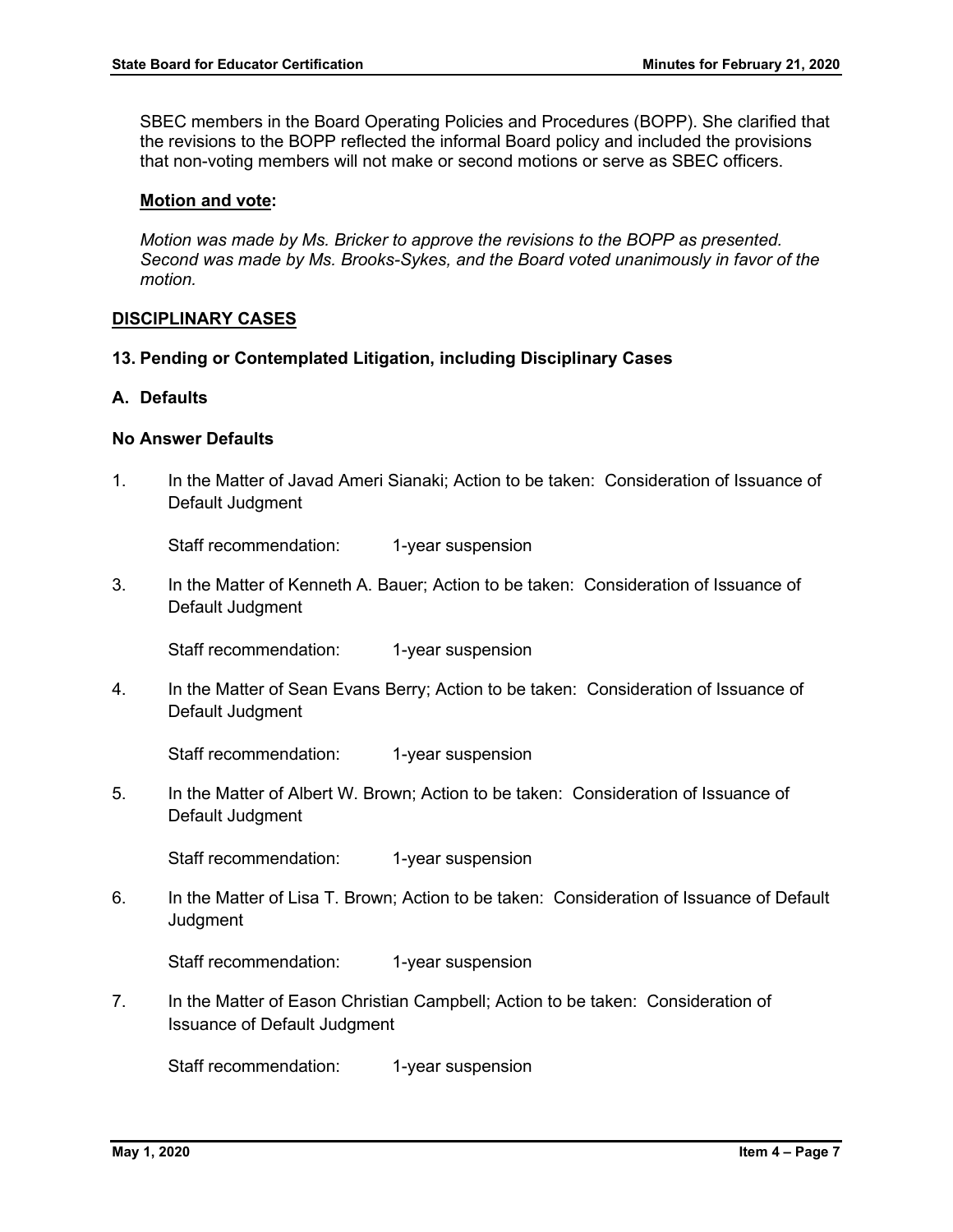8. In the Matter of Megan Kristene Carmichael; Action to be taken: Consideration of Issuance of Default Judgment

Staff recommendation: 1-year suspension

9. In the Matter of Thomas R. DeRosa; Action to be taken: Consideration of Issuance of Default Judgment

Staff recommendation: 1-year suspension

10. In the Matter of Kimberly Leah Fielding; Action to be taken: Consideration of Issuance of Default Judgment

Staff recommendation: 1-year suspension

11. In the Matter of Avion Riley Frazier; Action to be taken: Consideration of Issuance of Default Judgment

Staff recommendation: 1-year suspension

12. In the Matter of Michael David Garcia; Action to be taken: Consideration of Issuance of Default Judgment

Staff recommendation: 1-year suspension

13. In the Matter of Sandy Rebecca Hogan; Action to be taken: Consideration of Issuance of Default Judgment

Staff recommendation: 1-year suspension

15. In the Matter of Angela Leal; Action to be taken: Consideration of Issuance of Default **Judgment** 

Staff recommendation: 1-year suspension

16. In the Matter of Angela T. Nguyen; Action to be taken: Consideration of Issuance of Default Judgment

Staff recommendation: 1-year suspension

17. In the Matter of Amanda Nicole Richardson; Action to be taken: Consideration of Issuance of Default Judgment

Staff recommendation: Suspension of Probationary Certificate through expiration on August 12, 2020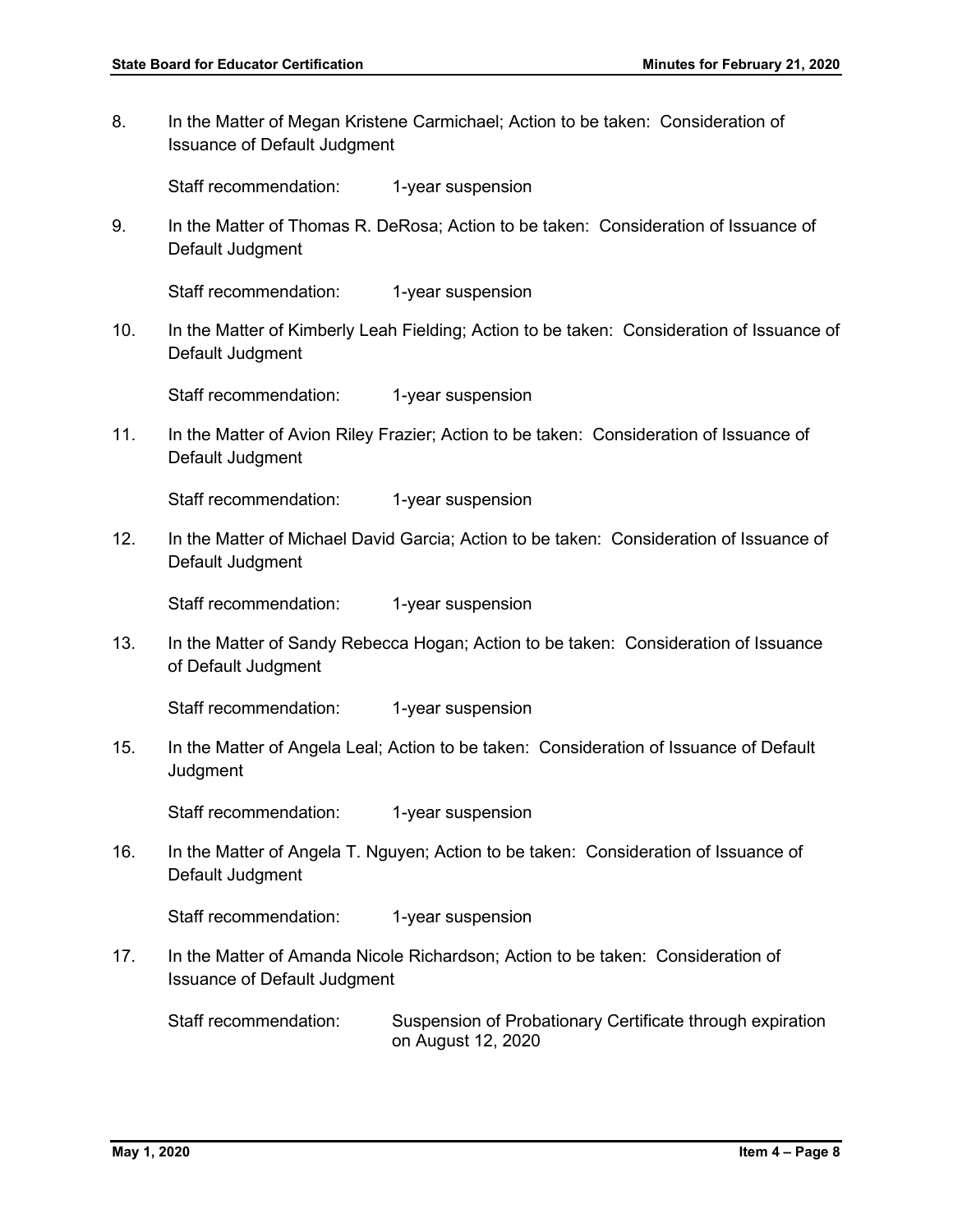18. In the Matter of Stephen Robertson; Action to be taken: Consideration of Issuance of Default Judgment

Staff recommendation: 1-year suspension

19. In the Matter of Elene Rodriguez; Action to be taken: Consideration of Issuance of Default Judgment

Staff recommendation: Suspension of Intern Certificate through expiration on August 12, 2020

20. In the Matter of Josefina Sanchez-Moneny; Action to be taken: Consideration of Issuance of Default Judgment

Staff recommendation: 1-year suspension

21. In the Matter of Corey Senque Brown; Action to be taken: Consideration of Issuance of Default Judgment

Staff recommendation: Permanent Revocation

22. In the Matter of James Robert Bunton; Action to be taken: Consideration of Issuance of Default Judgment

Staff recommendation: Permanent Revocation

23. In the Matter of Sylvia M. Davis; Action to be taken: Consideration of Issuance of Default Judgment

Staff recommendation: Permanent Revocation

24. In the Matter of Casey J. Green; Action to be taken: Consideration of Issuance of Default Judgment

Staff recommendation: Permanent Revocation

26. In the Matter of Garrett Spencer Perkins; Action to be taken: Consideration of Issuance of Default Judgment

Staff recommendation: Permanent Revocation

27. In the Matter of Julio Esteban Ramirez; Action to be taken: Consideration of Issuance of Default Judgment

Staff recommendation: Permanent Revocation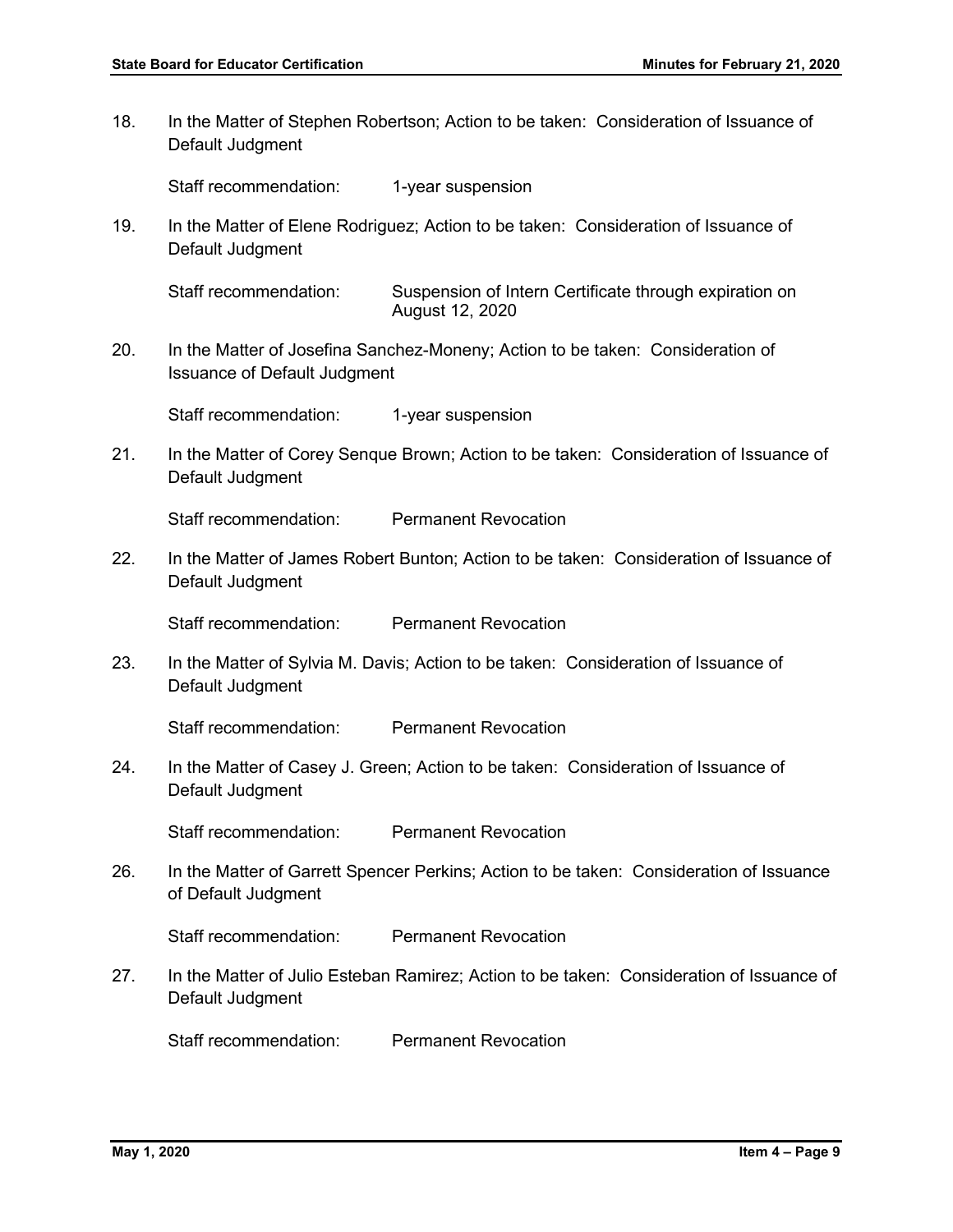29. In the Matter of James Edward Smith; Action to be taken: Consideration of Issuance of Default Judgment

Staff recommendation: Permanent Revocation

30. In the Matter of Tonya Sue Figueroa; Action to be taken: Consideration of Issuance of Default Judgment

Staff recommendation: Permanent Revocation

31. In the Matter of Claudia Eglantina Focht; Action to be taken: Consideration of Issuance of Default Judgment

Staff recommendation: Permanent Revocation

32. In the Matter of Brandon Gardner; Action to be taken: Consideration of Issuance of Default Judgment

Staff recommendation: Permanent Revocation

34. In the Matter of Cynthia A. Heredia; Action to be taken: Consideration of Issuance of Default Judgment

Staff recommendation: Permanent Revocation

35. In the Matter of Gloria Jean Jacobs; Action to be taken: Consideration of Issuance of Default Judgment

Staff recommendation: 2-year suspension

37. In the Matter of Javier Lopez; Action to be taken: Consideration of Issuance of Default **Judgment** 

Staff recommendation: Permanent Revocation

38. In the Matter of Leslie Ann Couch; Action to be taken: Consideration of Issuance of Default Judgment

Staff recommendation: Revocation

39. In the Matter of Jo Ann Breckenridge Jackson; Action to be taken: Consideration of Issuance of Default Judgment

Staff recommendation: Revocation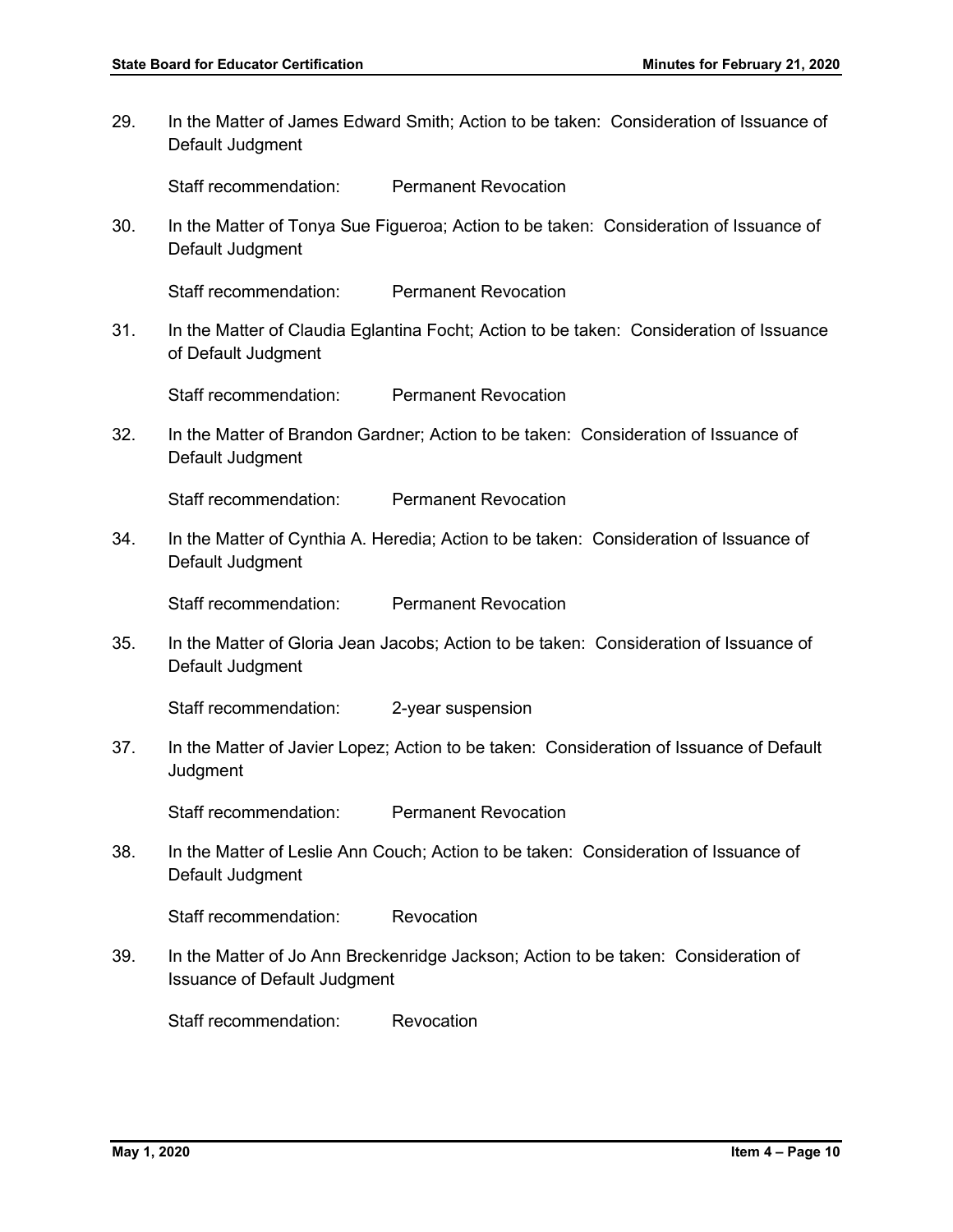40. In the Matter of Hollie Rochelle Grounds; Action to be taken: Consideration of Issuance of Default Judgment

Staff recommendation: Revocation

41. In the Matter of Juan Felix Hernandez; Action to be taken: Consideration of Issuance of Default Judgment

Staff recommendation: Revocation

42. In the Matter of William Dwight McKissic; Action to be taken: Consideration of Issuance of Default Judgment

Staff recommendation: Revocation

43. In the Matter of Lynette Lea Moore; Action to be taken: Consideration of Issuance of Default Judgment

Staff recommendation: Revocation

45. In the Matter of Andrea A. Brown; Action to be taken: Consideration of Issuance of Default Judgment

Staff recommendation: 3-year suspension and proof of successful completion of substance abuse treatment program

46. In the Matter of Ryan Kersey; Action to be taken: Consideration of Issuance of Default **Judgment** 

Staff recommendation: 1-year suspension and proof of successful completion of substance abuse treatment program

47. In the Matter of Judith Farahi Martinez; Action to be taken: Consideration of Issuance of Default Judgment

Staff recommendation: 1-year suspension and proof of successful completion of substance abuse treatment program

48. In the Matter of Mario Partida; Action to be taken: Consideration of Issuance of Default **Judgment** 

Staff recommendation: 2-year suspension and proof of successful completion of substance abuse treatment program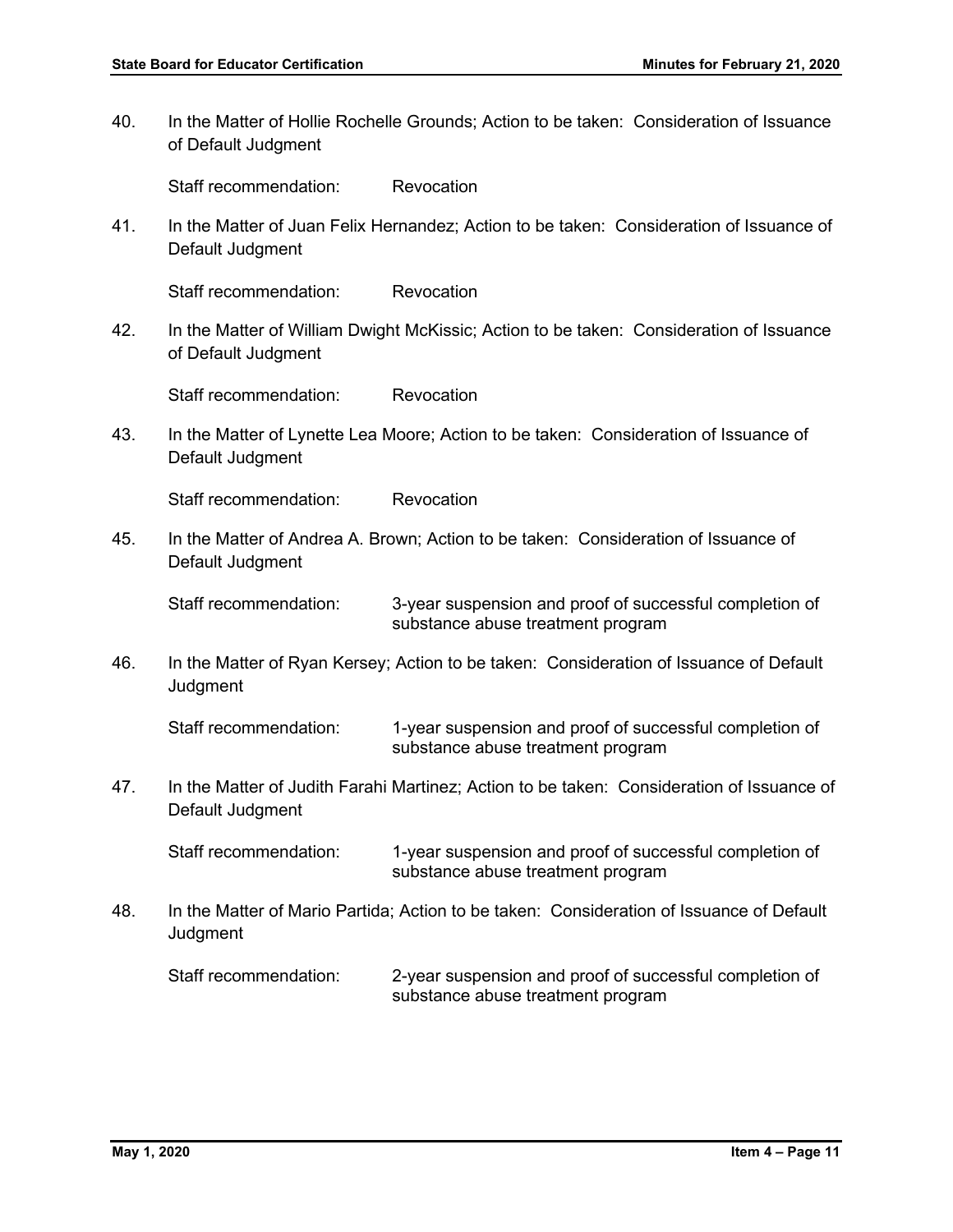49. In the Matter of Kirk Vaughan Richardson; Action to be taken: Consideration of Issuance of Default Judgment

Staff recommendation: 2-year suspension and proof of successful completion of substance abuse treatment program

50. In the Matter of Daiquiri Richard; Action to be taken: Consideration of Issuance of Default Judgment

Staff recommendation: 2-year suspension

51. In the Matter of Bobby L. Green; Action to be taken: Consideration of Issuance of Default Judgment

Staff recommendation: 2-year suspension

52. In the Matter of Christi Lynn Gallegos; Action to be taken: Consideration of Issuance of Default Judgment

Staff recommendation: 2-year suspension

53. In the Matter of Cami Jo Rogers; Action to be taken: Consideration of Issuance of Default Judgment

Staff recommendation: Revocation

#### **Motion and vote:**

*Motion was made by Mr. Coleman to grant Staff's request for Issuance of Default Judgment on cases 1–53, with the exception of 2, 14, 25, 28, 33, 34, 36, and 44 and enter final orders consistent with Staff's recommendations. Second was made my Dr. Kelly and the Board voted unanimously in favor of the motion.* 

25. In the Matter of Tammy Leanne McLeod; Action to be taken: Consideration of Issuance of Default Judgment

Staff recommendation: Permanent Revocation

33. In the Matter of Christopher P. Henderson; Action to be taken: Consideration of Issuance of Default Judgment

Staff recommendation: Permanent Revocation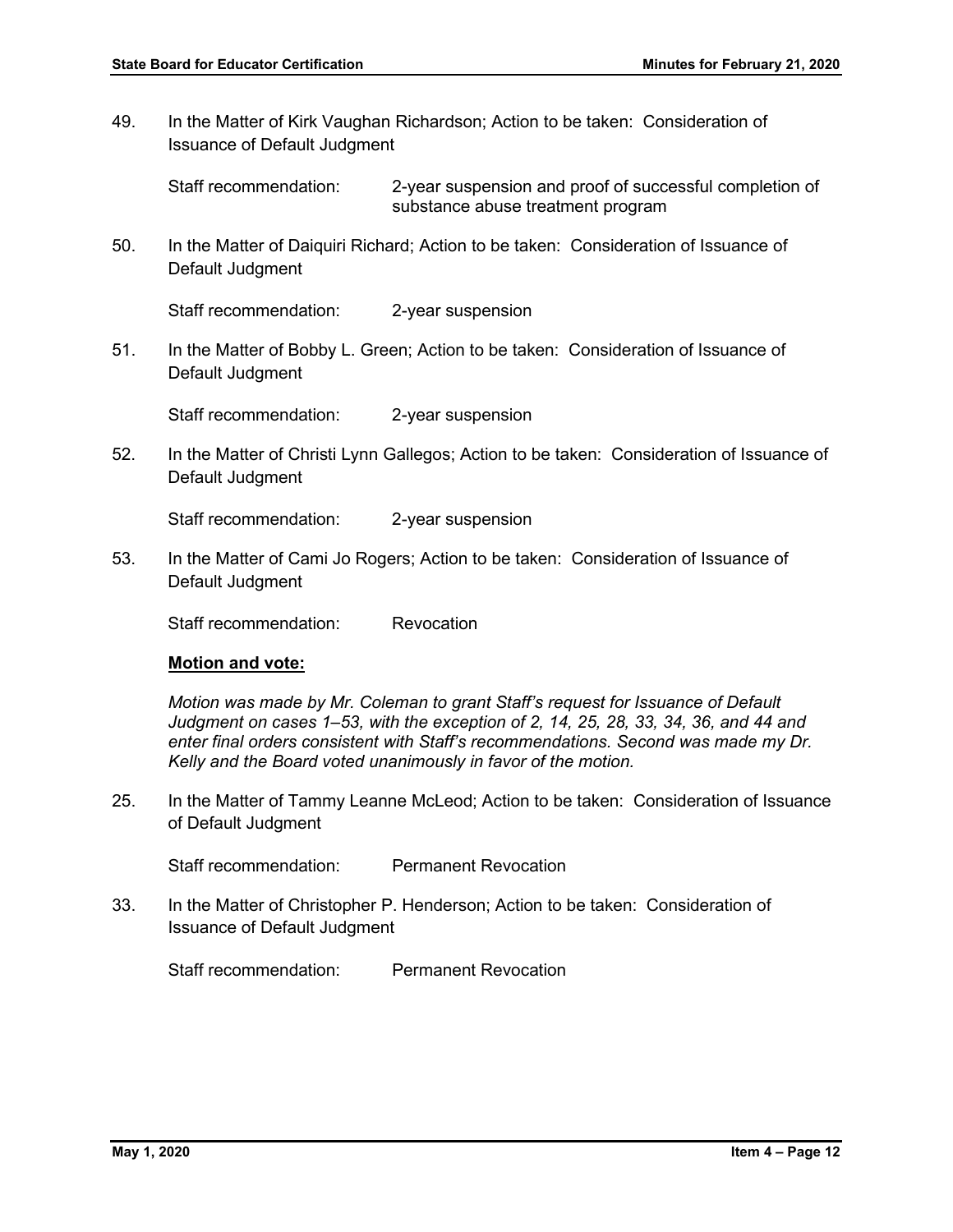44. In the Matter of Scott Allen Witzenburg; Action to be taken: Consideration of Issuance of Default Judgment

Staff recommendation: Revocation

Ms. Mason recused herself from voting on this matter.

#### **Motion and vote:**

*Motion was made by Mr. Coleman to grant Staff's request for Issuance of Default Judgement on cases numbered 25, 33, 44 and enter final orders consistent with Staff's recommendations. Second was made by Dr. Kelly, and the Board voted unanimously in favor of the motion.*

36. In the Matter of Leandra Johnson; Action to be taken: Consideration of Issuance of Default Judgment

Staff recommendation: 3-year suspension

#### **Motion and vote:**

*Motion was made by Mr. Coleman to grant Staff's request for Issuance of Default Judgement on case number 36 and enter a final order of revocation. Second was made by Ms. Bricker, and the Board voted unanimously in favor of the motion.*

#### **The following cases were pulled by TEA staff and no action was taken:**

2. In the Matter of Robert Anthony Barnes; Action to be taken: Consideration of Issuance of Default Judgment

Staff recommendation: 1-year suspension

14. In the Matter of Marandia Ola Marie Kirkmon; Action to be taken: Consideration of Issuance of Default Judgment

Staff recommendation: 1-year suspension

28. In the Matter of Valerie Reyes Mojica; Action to be taken: Consideration of Issuance of Default Judgment

Staff recommendation: Permanent Revocation

#### **SOAH Defaults**

1. In the Matter of Don E. Broyles; Action to be taken: Consideration of Issuance of Default **Judgment** 

Staff recommendation: 1-year suspension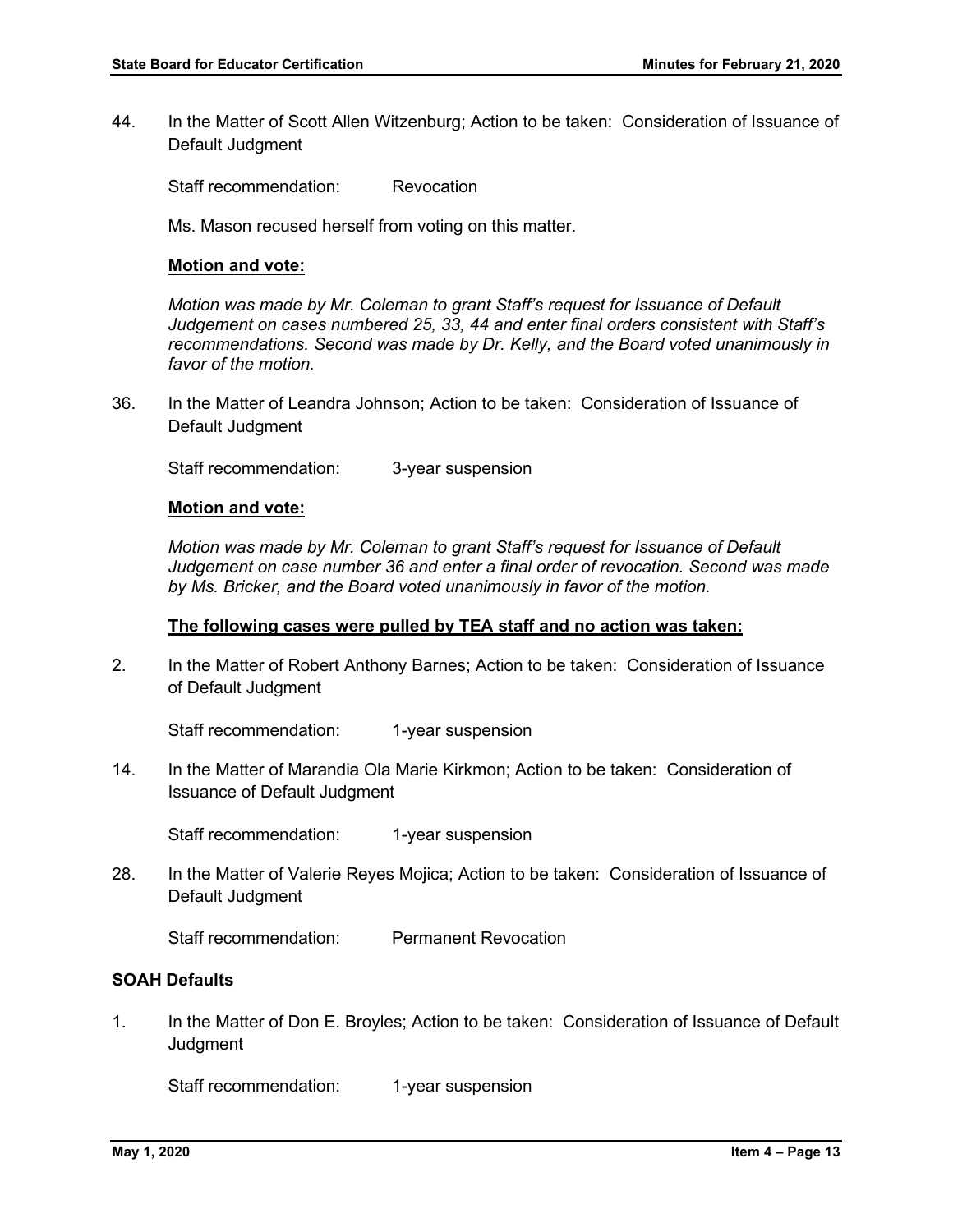2. In the Matter of Valdemar Stanley Herrera; Action to be taken: Consideration of Issuance of Default Judgment

Staff recommendation: Denial of Certification

3. In the Matter of Bobbie J. Garrett a/k/a Bobbie J. Dunlap; Action to be taken: Consideration of Issuance of Default Judgment

Staff recommendation: Revocation

4. In the Matter of Jennifer Munson; Action to be taken: Consideration of Issuance of Default Judgment

Staff recommendation: 2-year suspension and proof of successful completion of substance abuse treatment program

# **Motion and vote:**

*Motion was made by Mr. Coleman to grant Staff's request for Issuance of SOAH Default Judgment on cases numbered 1–4 and enter final orders consistent with Staff's recommendations. Second was made by Dr. Kelly, and the Board voted unanimously in favor of the motion.*

## **B. Contested Cases**

Proposals for Decision

1. Docket No. 701195055.EC, Texas Education Agency, Educator Leadership and Quality Division v. Brandilyn N. Cooke; Action to be taken: Consideration of Proposal for Decision and Issuance of Final Order.

| ALJ Recommendation:   | Non-Inscribed Reprimand and classes                                                                   |
|-----------------------|-------------------------------------------------------------------------------------------------------|
| Staff Recommendation: | Inscribed Reprimand and proof of successful completion of<br>16 hours of classroom management classes |

Mr. Ybarra represented TEA staff. Mr. Bagley represented the Respondent.

# **Motion and vote:**

*Motion was made by Dr. Kelly that the Board accept the Proposal for Decision and Issue a Final Order consistent with the ALJ's recommendation. Ms. Cooke's educator certificate should be issued a non-inscribed reprimand and Ms. Cooke should be required to complete 16 hours of classroom management training. Second was made by Ms. Bricker and the motion passed with Ms. Bricker, Ms. Brooks-Sykes, Dr. Kelly, Ms. Mason and Mr. Rodriguez voting in favor of the motion and Mr. Coleman voting against the motion.*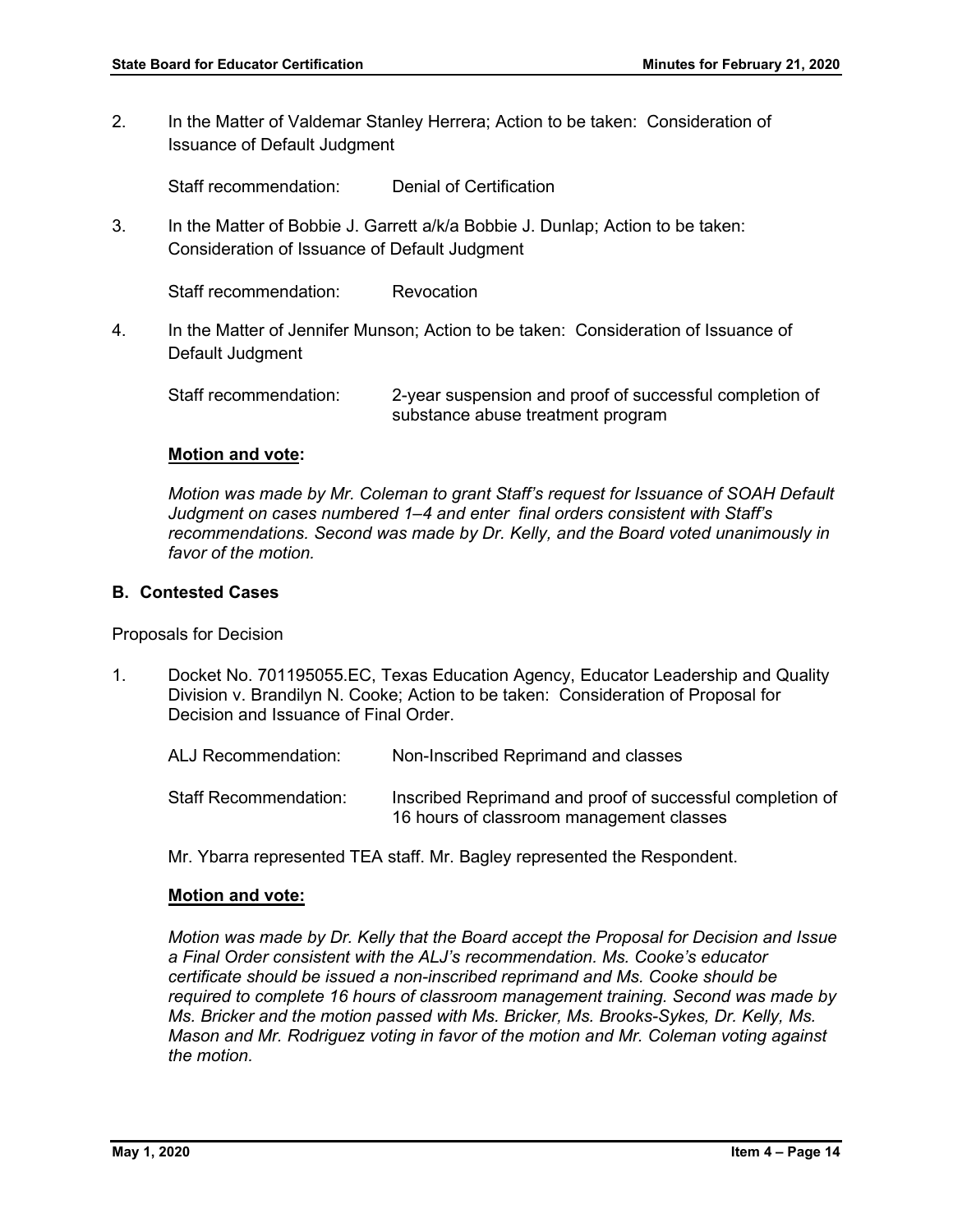2. Docket No. 701196348.EC, Texas Education Agency, Educator Leadership and Quality Division v. Andrew Salazar; Action to be taken: Consideration of Proposal for Decision and Issuance of Final Order.

ALJ Recommendation: Inscribed Reprimand Staff Recommendation: 1-year suspension

Ms. McGee represented TEA staff. Mr. Latimer represented the Respondent.

## **Motion and vote:**

*Motion was made by Mr. Coleman that the Board adopt the Proposal for Decision including Findings of Fact Nos. 1–64 and Conclusions of Law Nos. 1–9. Based on the Findings of Fact and Conclusions of Law, I move that the Board reject the ALJ's sanction recommendation and instead order Mr. Salazar's paraprofessional certificate suspended for one (1) year.*

*This modification is permissible pursuant to Texas Government Code §2001.058(e) and are necessary because the Administrative Law Judge did not properly apply Board rules in determining the sanction.* 

*In Conclusion of Law No. 6, the ALJ found that Mr. Salazar violated four separate provisions of the Educators' Code of Ethics.* 

*In Findings of Fact Nos. 57 and 59, the ALJ found that Mr. Salazar's conduct was deliberate and that he tried to conceal it. These are among the factors the Board considers in determining sanctions under 19 Texas Administrative Code § 249.17 (c).* 

*An inscribed reprimand is not sufficient to address Mr. Salazar's multiple violations.* 

*Instead, a one-year suspension will allow Mr. Salazar time away from education to consider how he will maintain more appropriate educator-student relationships in the future.* 

*A one-year suspension will also better deter other educators from engaging in inappropriate educator-student relationships. Second was made by Ms. Brooks-Sykes, and the Board voted unanimously in favor of the motion.* 

3. Docket No. 701196437.EC, Texas Education Agency, Educator Leadership and Quality Division v. Giulio Romano; Action to be taken: Consideration of Proposal for Decision and Issuance of Final Order.

ALJ Recommendation: Denial of certification

Staff Recommendation: Accept ALJ recommendation

Mr. Crabtree represented TEA staff. Mr. Brim represented the Respondent.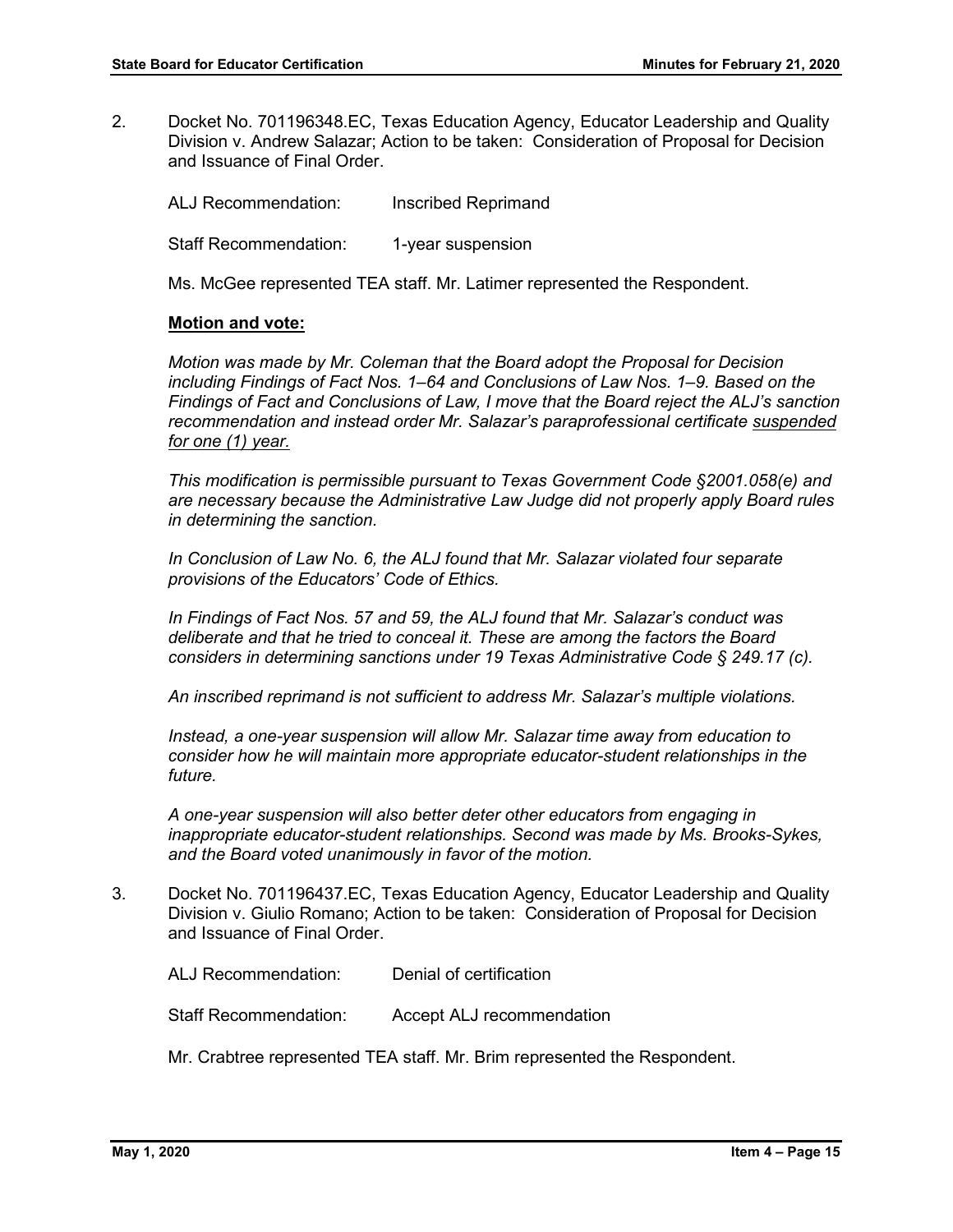## **Motion and vote:**

*Motion was made by Ms. Bricker that the Board accept the Proposal for Decision and Issue a Final Order consistent with the ALJ's recommendation. Mr. Romano's application for educator certificate number XXX-XX-24-46 should be DENIED. Second was made by Ms. Brooks-Sykes and the motion passed with Ms. Bricker, Ms. Brooks-Sykes, and Dr. Kelly voting in favor of the motion and Mr. Coleman and Mr. Rodriguez voting against the motion.*

4. Docket No. 701195043EC, Texas Education Agency, Educator Leadership and Quality Division v. Aniete Daniel Akpan; Action to be taken: Consideration of Proposal for Decision and Issuance of Final Order.

ALJ Recommendation: No disciplinary action to be taken Staff Recommendation: Accept ALJ recommendation

Mr. Ybarra represented TEA staff. Mr. Lungwitz represented the Respondent.

## **Motion and vote:**

*Motion was made by Ms. Brooks-Sykes that the Board accept the Proposal for Decision and Issue a Final Order consistent with the ALJ's recommendation. No disciplinary action should be taken against Mr. Akpan's educator certificates. Second was made by Ms. Bricker and the motion passed with Ms. Bricker, Ms. Brooks-Sykes, Dr. Cavazos and Dr. Kelly voting in favor of the motion, and Mr. Coleman, Ms. Mason and Mr. Rodriguez voting against the motion.*

5. Docket No. 701193197.EC, Texas Education Agency, Educator Leadership and Quality Division v. Thomas Walser; Action to be taken: Consideration of Proposal for Decision and Issuance of Final Order.

ALJ Recommendation: Permanent Revocation

Staff Recommendation: Accept ALJ Recommendation

Mr. Henlsey represented TEA staff. Mr. King represented the Respondent.

## **Motion and vote:**

*Motion was made by Dr. Kelly that the Board accept the Proposal for Decision and Issue a Final Order consistent with the ALJ's recommendation. Mr. Walser's Texas educator certificates numbered XXX-XX-96-38 should be permanently revoked. Second was made by Mr. Coleman, and the Board voted unanimously in favor of the motion.*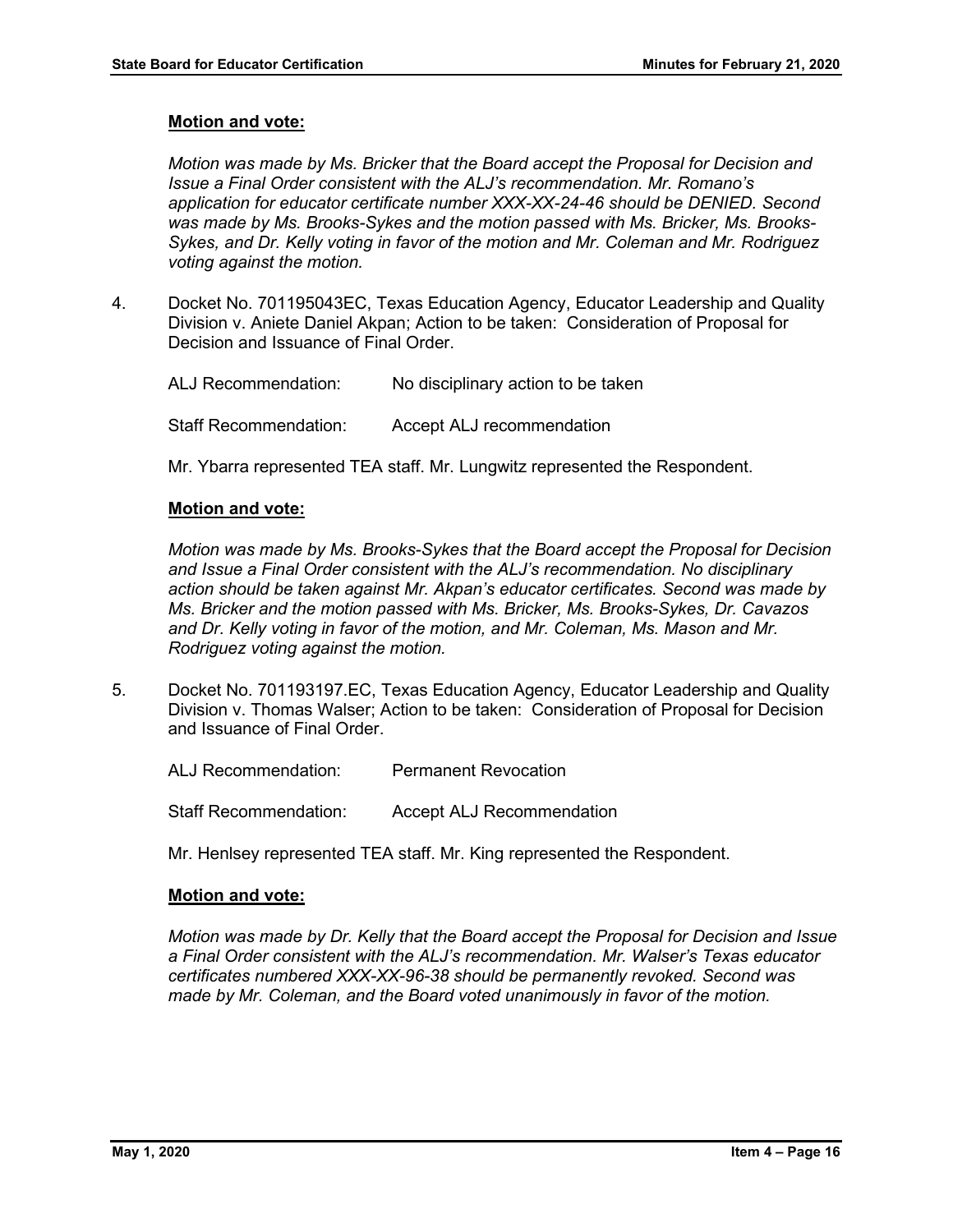# **C. Court Cases**

## *District Court Cases*

- 1. David Turner v. Texas Education Agency, Educator Certification and Standards Division; Cause No. D-1-GN-17-002298, In the 250<sup>th</sup> District Court of Travis County, Texas.
- 2. Bradley Keith Bowen v. Texas Education Agency, Educator Certification and Standards Division; Cause No. D-1-GN-18-004203, In the 98<sup>th</sup> District Court of Travis County, Texas.
- 3. Blake Tittle v. Texas Education Agency, Educator Certification and Standards Division; Cause No. D-1-GN-18-007716, In the 345<sup>th</sup> District Court of Travis County, Texas.
- 4. Cynthia Maria Garcia v. Texas Education Agency, Educator Certification and Standards Division; Cause No. D-1-GN-18-007719, In the 250<sup>th</sup> District Court of Travis County, Texas.
- 5. Christopher Greene v. Texas Education Agency, Educator Certification and Standards Division; Cause No. D-1-GN-18-000016, In the 345<sup>th</sup> District Court of Travis County, Texas.
- 6. Gilbert Salas v. Texas Education Agency, Educator Certification and Standards Division; Cause No. D-1-GN-19-008786, In the 345<sup>th</sup> District Court of Travis County, Texas.
- 7. Leo Joseph Tran v. Texas Education Agency, Educator Certification and Standards Division; Cause No. 03-18-00855-CV, In the Court of Appeals, Third District of Texas.

The SBEC recessed at 1:02 PM.

The SBEC reconvened at 1:35 PM.

# **DISCUSSION ONLY**

# **14. Discussion of Proposed Amendments to 19 TAC Chapter 249, Decision-Making Guidelines**

Ms. Moriaty presented this item to the Board. Ms. Moriaty walked the Board through the results of a stakeholder meeting regarding good cause for contract abandonment, noting that the stakeholders had been unanimous in all their recommendations except on the issue of whether good cause should include an educator's reasonable reliance on a written acceptance of the educator's resignation by a person acting with actual or apparent authority. With regard to that issue, the stakeholders had split into factions between educators and administrators, with educators supporting the addition of "apparent authority," and administrators adamantly opposed to any reference to "apparent authority." Ms. Moriaty presented draft language recommended by the stakeholders that added a provision to the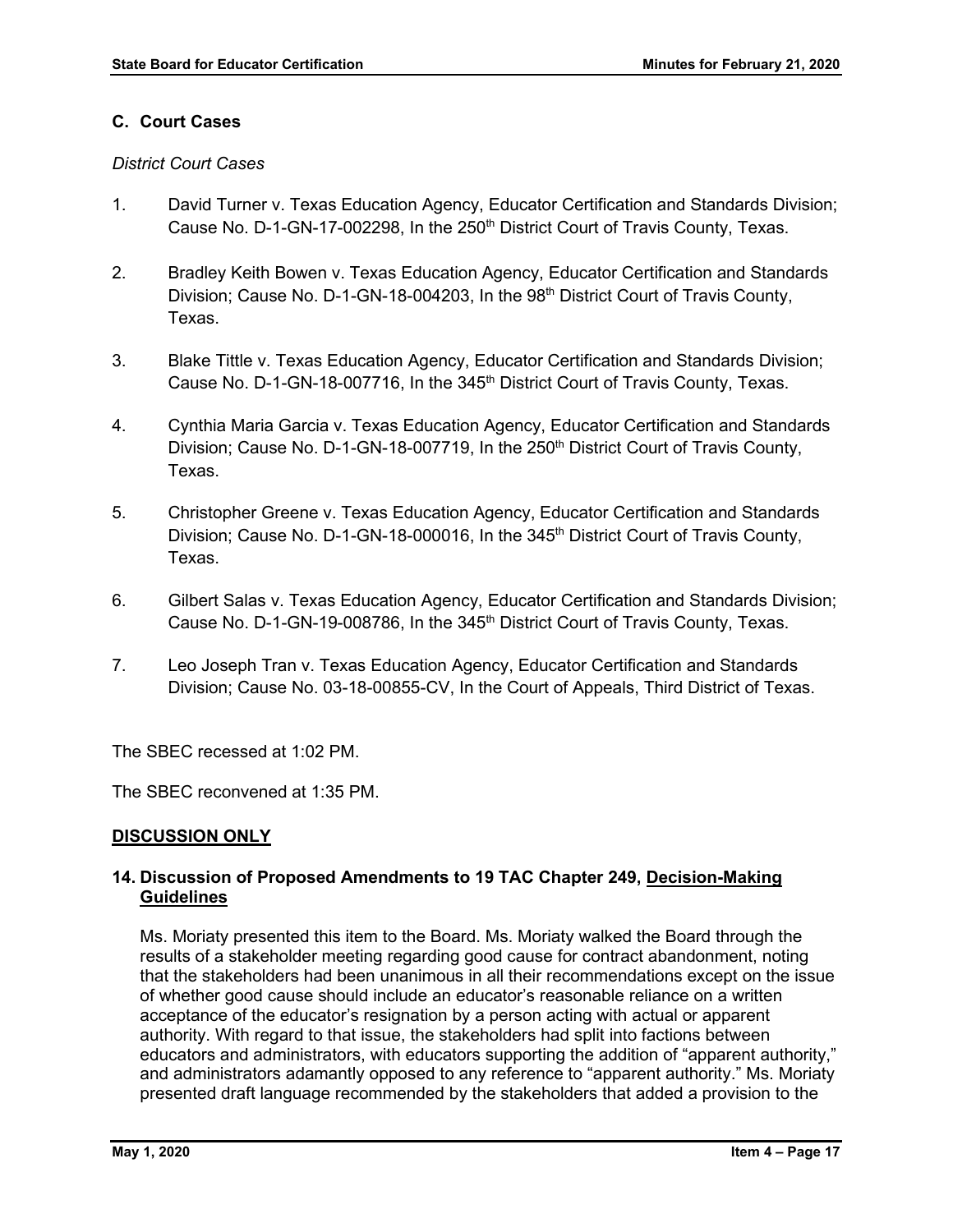definition of good cause so that it would include an educator's change in job to a position that required a different class of educator certification, and would add an explicit reference to the mitigating factors in 19 Texas Administrative Code §249.17 (c) that apply to all Board cases to the list of mitigating factors that apply specifically for contract abandonment cases.

Public comment was provided by Julie Leahy of the Texas Classroom Teachers Association, Carrie Griffith of the Texas State Teachers Association, Dr. Crystal Dockery of the Texas Association of Community Schools, Dr. Casey McCreary or the Texas Association of School Administrators, Mark Terry of the Texas Elementary Principals and Supervisors Association, Dr. Lolly Guerra of the Texas Association of School Personnel Administrators, Rolinda Schmidt of the Texas Association of School Boards, and Patty Quinzi of the American Federation of Teachers.

Mr. Coleman commented that he felt it was important to give the Board as much leeway as possible, and to not limit the Board's authority too much through defining good cause narrowly. Dr. Kelly stated that it is important for local school boards to have broad authority to decide why to report individuals for contract abandonment, and that adding new factors to the definition of good cause was not necessary or appropriate if the goal is to protect students from having their teachers leave in mid-year. Dr. Kelly stated that he did not favor including either "apparent authority" or a change in position to a role that required a new class of educator certificate in the definition of good cause for contract abandonment. Ms. Bricker inquired about the Board's authority over certified educators who work in private schools. Ms. Bricker pointed out that the draft language would allow an educator to change positions to another district and did not only apply to promotions or career changes within a district. Dr. Lofters inquired about whether there was training for educators regarding where to submit their resignations. Dr. Cavazos said that the information is typically conveyed to school employees annually though the district handbook. Dr. Cavazos further commented that he was opposed to adding "apparent authority" because it could cause larger problems, in that teachers could believe that department chairs or team leaders have apparent authority despite the fact that the district's handbook sets out the person who has actual authority. Dr. Cavazos further noted that he was opposed to adding a provision regarding change in position to a new class of certification to the definition of good cause, because educator promotions still cause disruptions to the students in the classroom. Mr. Rodriguez commented that this was a difficult policy issue, but that he favored local control.

Ms. Moriaty asked the Board whether anyone was in favor of the draft provision adding to the definition of good cause an educator's change in job to a position requiring a new class of certification. Only Ms. Brooks-Sykes indicated that she was in favor of the draft provision.

Public Comment was provided by: Julie Leahy Carrie Griffith Dr. Crystal Dockery Dr. Casey McCreary Mark Terry Dr. Lolly Guerra Rolinda Schmidt Patty Quinzi

The SBEC recessed at 10:28 AM.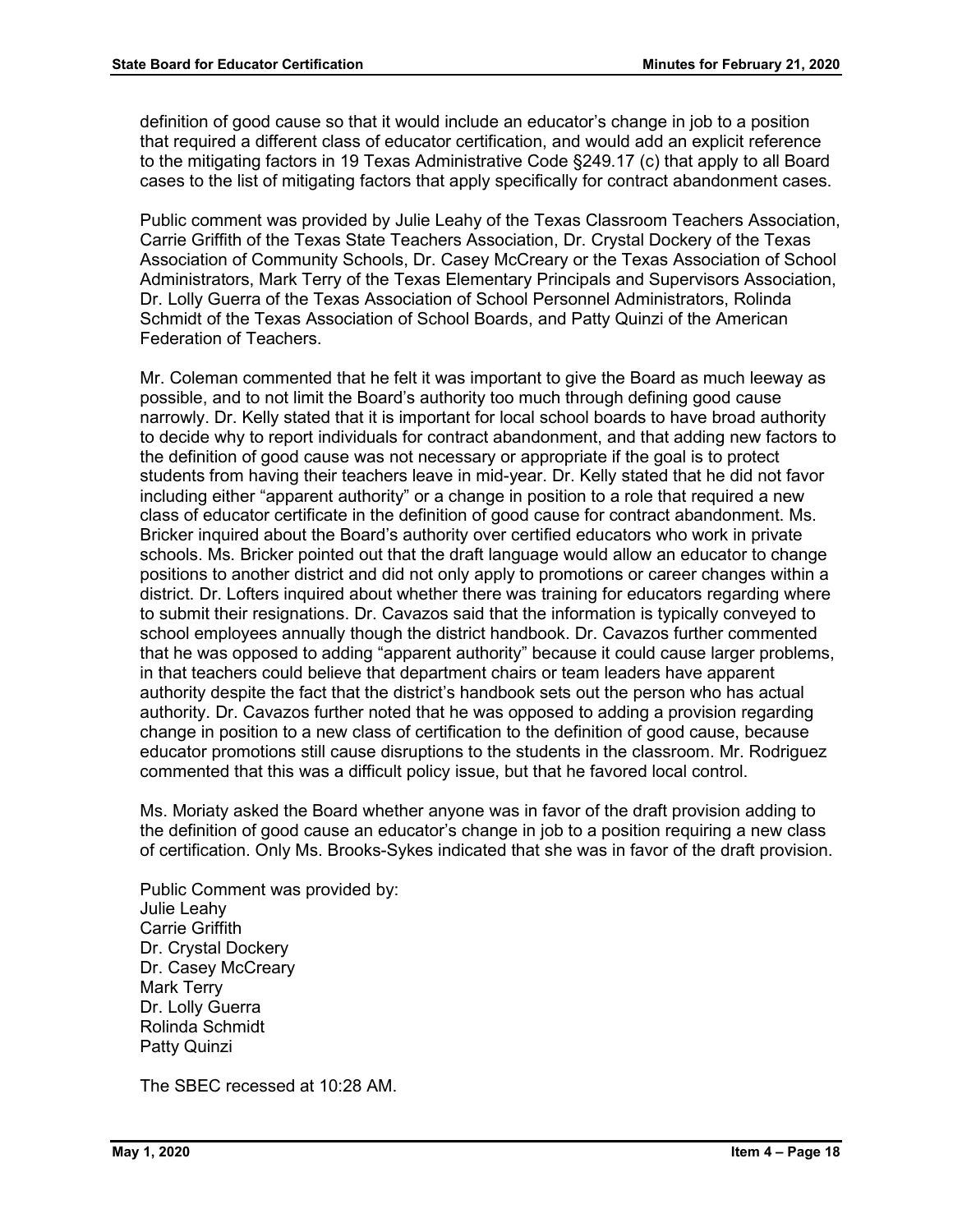The SBEC reconvened at 10:35 AM.

## **15. Discussion of Proposed Revisions to 19 TAC Chapter 228, Requirements for Educator Preparation Programs**

Dr. Jones presented this discussion item to the Board. He highlighted nine areas of revision in Chapter 228, noting two of the nine areas that had changed since the December 6, 2019 Board meeting. The two changes from December centered on (1) the section on Program Consolidation or Closure where the focus was on an EPP not admitting or recommending candidates for intern or probationary certificates within one year of closure, and (2) the section on Assessment and Evaluation of Candidates for Certification and Program Improvement where additional wording was included to address candidates that did not take their certification exam while a student in the preparation program and return in future years and desire to test and the test and/or the standards have changed in the years since the student completed the program.

## **16. Discussion of Proposed Revisions to 19 TAC Chapter 235, Classroom Teacher Certification Standards**

Ms. Andujar and Ms. McLoughlin presented this item to the Board. Ms. Andujar provided an overview of the proposed revisions to the standards. Ms. Andujar shared that the proposed revisions would specify the standards for the specialized Special Education certifications and the Bilingual Spanish supplemental certification. She also outlined the technical changes to the Science of Teaching Reading standards to implement the statutory requirements of House Bill 3, 86<sup>th</sup> Legislative session and align language with best practices in the science of teaching reading. She then provided an overview of adjustments to address implementation requirements and to improve readability.

Mr. Rodriguez complimented the work that had been done to the Science of Teaching Reading standards, reinforced the importance of preparing teachers in the foundations of teaching reading, and expressed appreciation that the state is moving in this direction.

Dr. Kelly asked about the use of the word "activist" in a specific Bilingual Spanish standard. He also stated that the item was strong but wondered if the Bilingual and Special Education standards could be condensed.

Ms. McLoughlin signaled that TEA staff would circle back with the advisory committees to discuss all the feedback received during the meeting.

Public Comment provided by: Steven Aleman

# **17. Discussion of edTPA Pilot and Test Development Updates**

Ms. Burkhart and Ms. McLoughlin presented this item to the Board. Ms. Burkhart provided the Board with an update on the implementation of the first year of the edTPA pilot and the selection of educator preparation programs to participate in the second year of the edTPA pilot. Ms. Burkhart also provided the Board with an update on the selection of three regional coordinators to support programs implementing edTPA.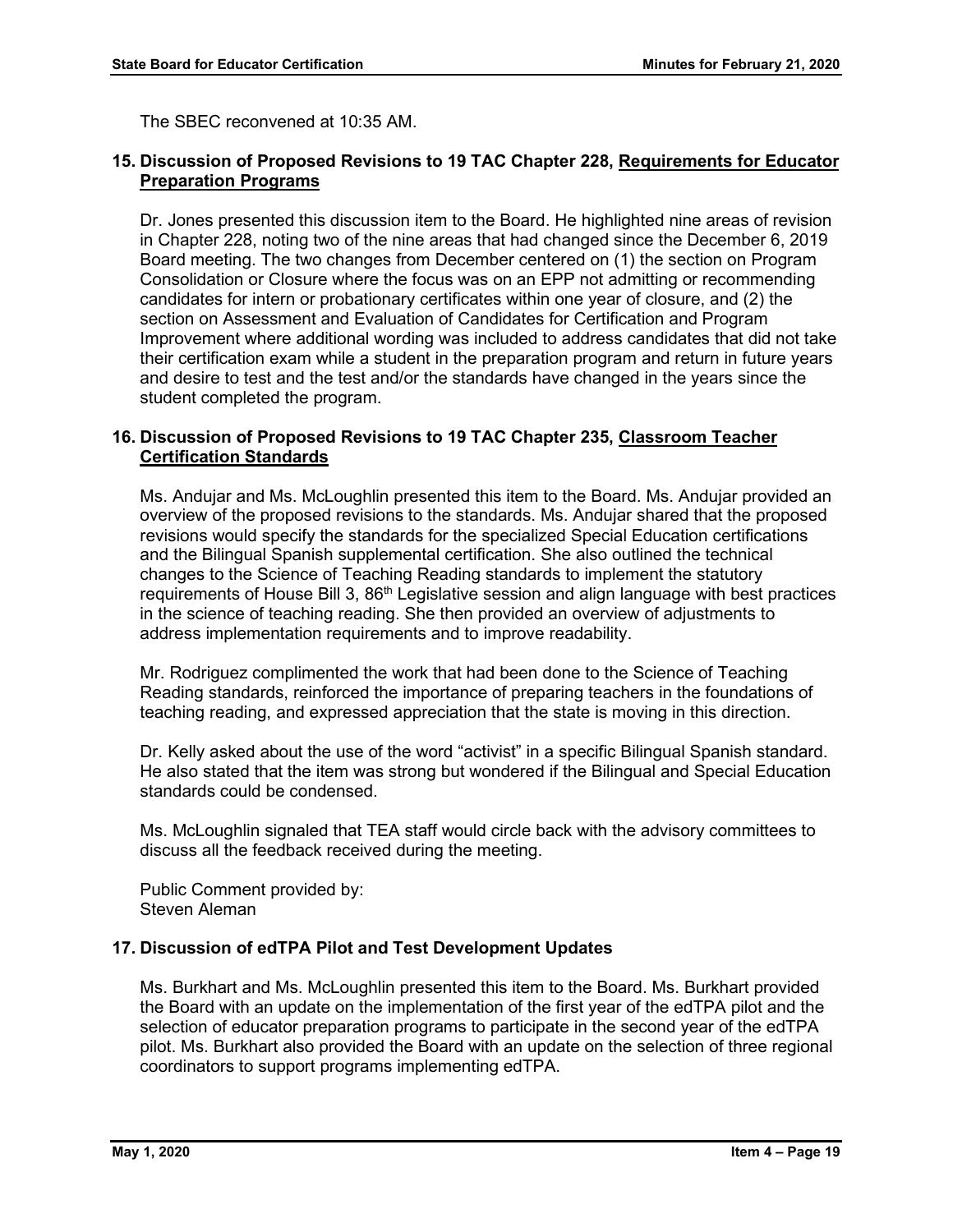Mr. Franklin also provided an update on a previous Board request for a side-by-side of the edTPA pilot with the Sam Houston State University pilot. He shared with the Board that TEA staff did not have that update yet, but has continued to engage in conversation with Dr. Ellis and Dr. Edmonson on the development of a comparison document comparing the standards the Board had discussed since the summer with Sam Houston State University's pilot and edTPA. Mr. Franklin indicated that TEA staff would bring that document back for the Board's review in May.

Dr. Cavazos stated that at the beginning of the process the Board did an all-call for programs who were interested in conducting a parallel pilot. He asked if the Board should indicate a date by when all parallel pilot programs would be considered. He explained that if the Board intended to study the results of the pilot programs with due diligence, they would need to determine that the pilots were conducted during similar timeframes and aligned with the same standards the Board expects edTPA to follow. Dr. Cavazos asked TEA staff if they had considered establishing a timeframe by which programs indicate that they are pursuing a pilot and share the components of their program. Mr. Franklin responded that if TEA staff received indication from programs by April  $1<sup>st</sup>$ , then TEA staff could provide the information to the Board to consider in May. He stated that this would ensure that the second-year timelines of the pilots would run parallel and allow the Board to evaluate whether the criteria were met and that the proposed pilots were parallel in substance as well as time.

Dr. Kelly shared that he agreed with the idea, stating that this would indicate that the Board is keeping an open mind and would put structure to the pilot process. Dr. Cavazos then directed Mr. Franklin to move forward with the Board's request.

Ms. McLoughlin then provided the Board with an update on test development. She highlighted the Science of Teaching Reading exam's operational date of January 1, 2021. She shared that this exam will be a requirement for all educators who teach students in early childhood through Grade 6. She discussed the ongoing communication TEA staff has provided to educator preparation programs and the field regarding the requirement to date and indicated that TEA staff would provide an overview of an updated communication plan at the May meeting.

Dr. Ellis provided an update on the Sam Houston State University's parallel pilot program.

Public Comment provided by: Dr. Christina Ellis

# **18. Discussion of Proposed Revisions to 19 TAC Chapter 231, Requirements for Public School Personnel Assignments**

Ms. Cook presented this item to the Board. She explained that the majority of the changes presented are specific to adding the new reference to legacy master teacher certificates throughout the rule chapter to align with legislation. Ms. Cook provided a quick overview of additional changes to align with SBOE-approved courses and mentioned the following courses: Languages Other than English for grades 6–8 and grades 9–12, American Sign Language for grades 9–12, and the new African American Studies course added the Ethnic Studies course series for grades 9–12. Ms. Cook also shared that she anticipated incorporating additional career and technical education (CTE) specific course changes following action taken at the April 2020 meeting of the State Board for Educator Certification.